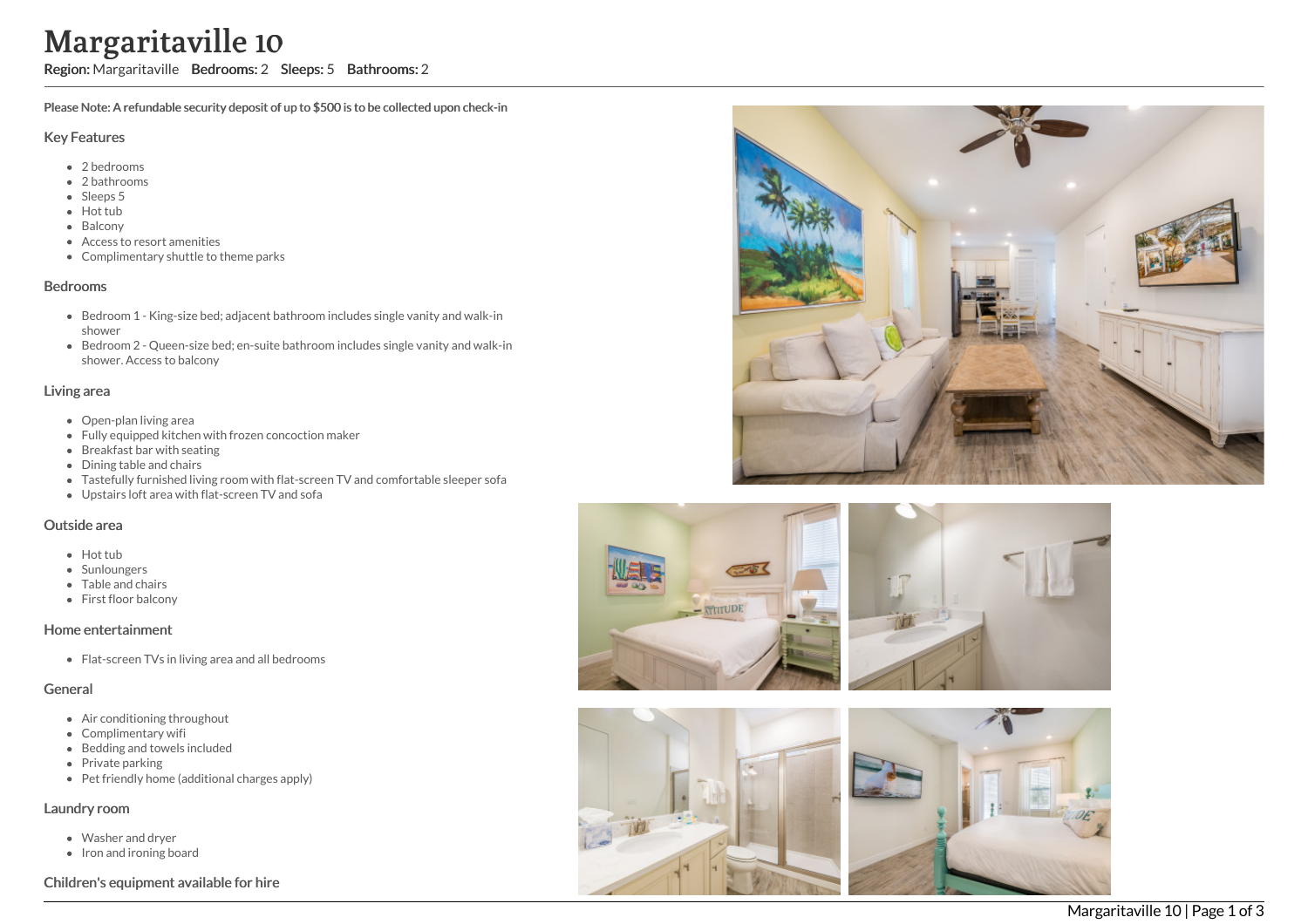- $\bullet$  Crib
- Stroller
- $\bullet$  High chair
- Pack and play

# Resort facilities

A beautiful resort where luxury living meets fantastic fun, Margaritaville is a brand new holiday destination, home to a spectacular range of amenities. Set within lush, tropical grounds, this resort features an impressive lagoon-style pool, soft sand beaches and an exhilarating waterpark, suitable for the whole family. Guests can also benefit from a relaxing spa, a fitness center and plenty of kids clubs with activities to suit all ages. Furthermore, the entertainment district offers a wide range of first-class shopping, dining and lounge experiences, all within walking distance of your holiday home and there's a complimentary shuttle to the theme parks.

### Places of interest

- Disney World 5.1 miles
- Universal Studios 16.7 miles
- Sea World 11.7 miles
- Orlando International Airport 24.5 miles

Please Note: Parts of the Margaritaville Hotel are currently under construction. Apologies for any disturbance or inconvenience this may cause during your stay at Margaritaville Resort, Orlando.